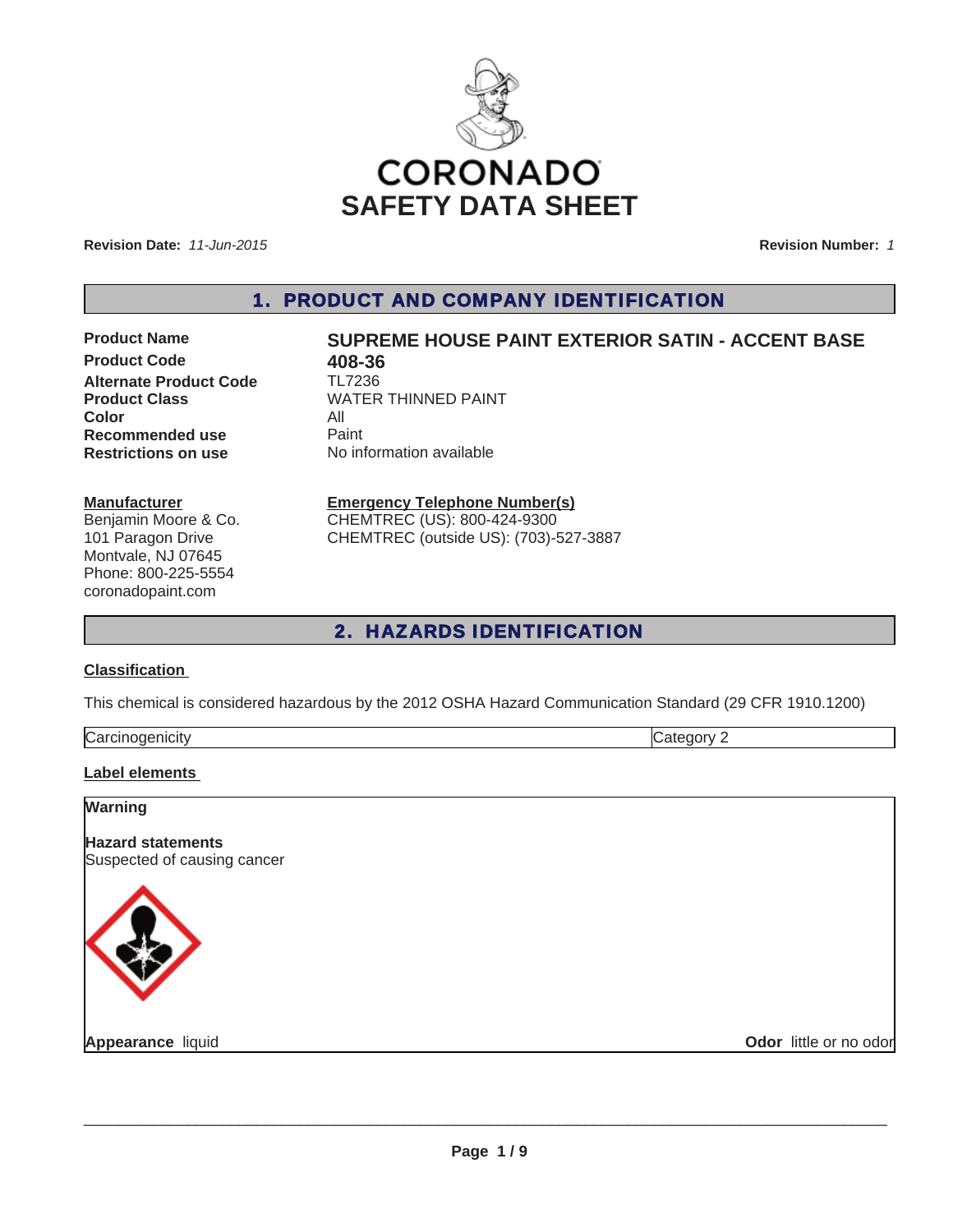## **Precautionary Statements - Prevention**

Obtain special instructions before use Do not handle until all safety precautions have been read and understood Use personal protective equipment as required

## **Precautionary Statements - Response**

If exposed or concerned get medical attention

## **Precautionary Statements - Storage**

Store locked up

## **Precautionary Statements - Disposal**

Dispose of contents/container to an approved waste disposal plant

#### **Hazards not otherwise classified (HNOC)**

Not Applicable

## **Other information**

No information available

# 3. COMPOSITION INFORMATION ON COMPONENTS

 $\_$  ,  $\_$  ,  $\_$  ,  $\_$  ,  $\_$  ,  $\_$  ,  $\_$  ,  $\_$  ,  $\_$  ,  $\_$  ,  $\_$  ,  $\_$  ,  $\_$  ,  $\_$  ,  $\_$  ,  $\_$  ,  $\_$  ,  $\_$  ,  $\_$  ,  $\_$  ,  $\_$  ,  $\_$  ,  $\_$  ,  $\_$  ,  $\_$  ,  $\_$  ,  $\_$  ,  $\_$  ,  $\_$  ,  $\_$  ,  $\_$  ,  $\_$  ,  $\_$  ,  $\_$  ,  $\_$  ,  $\_$  ,  $\_$  ,

| <b>Chemical Name</b>                                                         | <b>CAS-No</b> | Weight % (max) |
|------------------------------------------------------------------------------|---------------|----------------|
| Nepheline syenite                                                            | 37244-96-5    | 15             |
| Kaolin                                                                       | 1332-58-7     |                |
| Propanoic acid, 2-methyl-, monoester with<br>2,2,4-trimethyl-1,3-pentanediol | 25265-77-4    |                |
| Sodium C14-C16 olefin sulfonate                                              | 68439-57-6    | 0.5            |
| Urea, N-(3,4-dichlorophenyl)-N,N-dimethyl-                                   | 330-54-1      | 0.5            |
| Titanium dioxide                                                             | 13463-67-7    | 0.5            |

## 4. FIRST AID MEASURES

| <b>General Advice</b>                            | No hazards which require special first aid measures.                                               |  |
|--------------------------------------------------|----------------------------------------------------------------------------------------------------|--|
| <b>Eye Contact</b>                               | Rinse thoroughly with plenty of water for at least 15 minutes and consult a<br>physician.          |  |
| <b>Skin Contact</b>                              | Wash off immediately with soap and plenty of water removing all contaminated<br>clothes and shoes. |  |
| <b>Inhalation</b>                                | Move to fresh air. If symptoms persist, call a physician.                                          |  |
| Ingestion                                        | Clean mouth with water and afterwards drink plenty of water. Consult a physician<br>if necessary.  |  |
| <b>Most Important</b><br><b>Symptoms/Effects</b> | None known.                                                                                        |  |
| <b>Notes To Physician</b>                        | Treat symptomatically.                                                                             |  |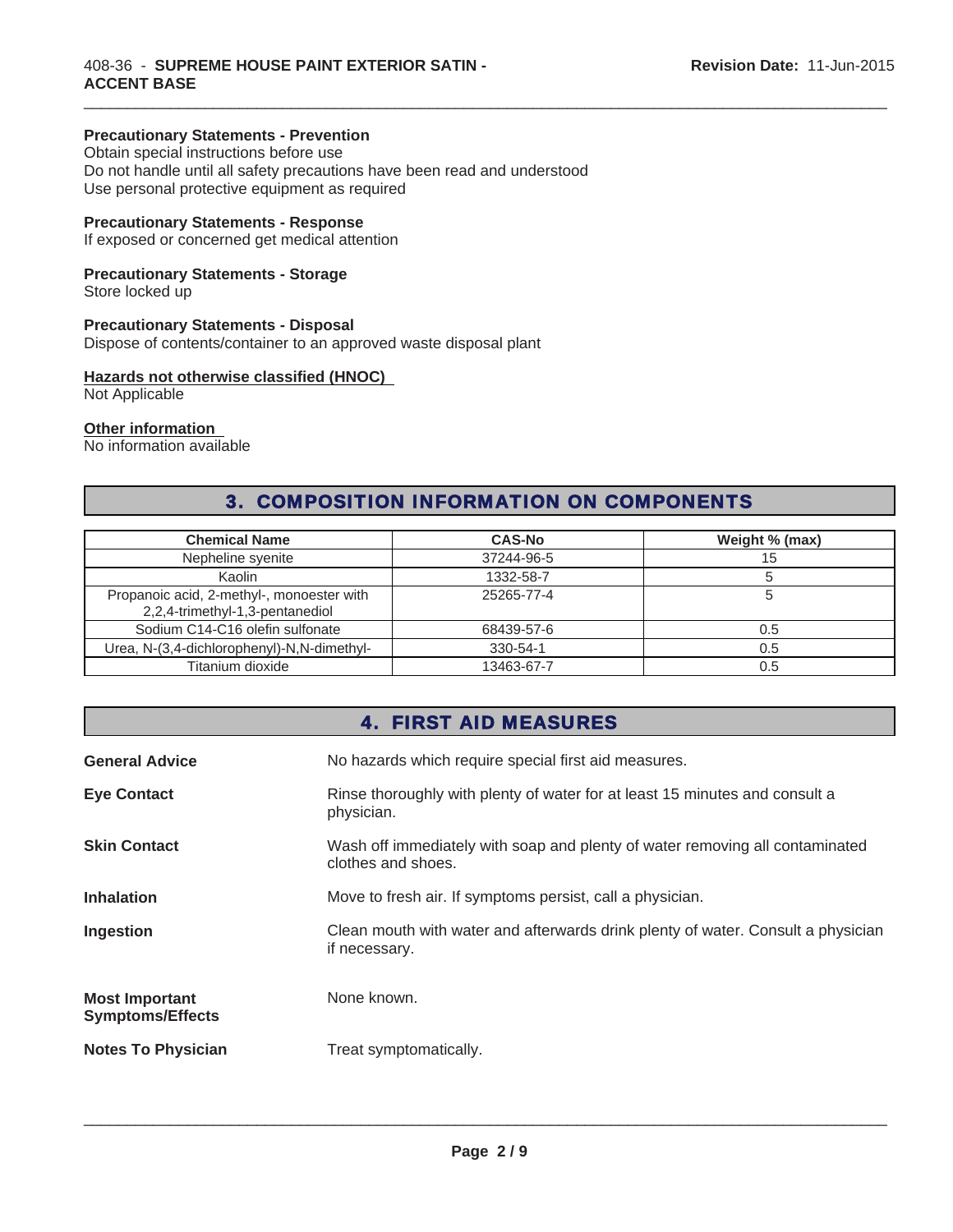# 5. FIRE-FIGHTING MEASURES

 $\_$  ,  $\_$  ,  $\_$  ,  $\_$  ,  $\_$  ,  $\_$  ,  $\_$  ,  $\_$  ,  $\_$  ,  $\_$  ,  $\_$  ,  $\_$  ,  $\_$  ,  $\_$  ,  $\_$  ,  $\_$  ,  $\_$  ,  $\_$  ,  $\_$  ,  $\_$  ,  $\_$  ,  $\_$  ,  $\_$  ,  $\_$  ,  $\_$  ,  $\_$  ,  $\_$  ,  $\_$  ,  $\_$  ,  $\_$  ,  $\_$  ,  $\_$  ,  $\_$  ,  $\_$  ,  $\_$  ,  $\_$  ,  $\_$  ,

| <b>Suitable Extinguishing Media</b>                                                          | Use extinguishing measures that are appropriate to local<br>circumstances and the surrounding environment.                                   |
|----------------------------------------------------------------------------------------------|----------------------------------------------------------------------------------------------------------------------------------------------|
| <b>Protective Equipment And Precautions For</b><br><b>Firefighters</b>                       | As in any fire, wear self-contained breathing apparatus<br>pressure-demand, MSHA/NIOSH (approved or equivalent)<br>and full protective gear. |
| <b>Specific Hazards Arising From The Chemical</b>                                            | Closed containers may rupture if exposed to fire or<br>extreme heat.                                                                         |
| <b>Sensitivity To Mechanical Impact</b>                                                      | No.                                                                                                                                          |
| <b>Sensitivity To Static Discharge</b>                                                       | No.                                                                                                                                          |
| <b>Flash Point Data</b><br>Flash Point (°F)<br>Flash Point (°C)<br><b>Flash Point Method</b> | Not applicable<br>Not applicable<br>Not applicable                                                                                           |
| <b>Flammability Limits In Air</b>                                                            |                                                                                                                                              |
| <b>Lower Explosion Limit</b><br><b>Upper Explosion Limit</b>                                 | Not applicable<br>Not applicable                                                                                                             |
| Flammability: 0<br><b>NFPA</b><br>Health: 1                                                  | <b>Instability: 0</b><br>Special: -                                                                                                          |
| <b>NFPA Legend</b>                                                                           |                                                                                                                                              |

- 0 Not Hazardous
- 1 Slightly
- 2 Moderate
- 3 High
- 4 Severe

*The ratings assigned are only suggested ratings, the contractor/employer has ultimate responsibilities for NFPA ratings where this system is used.*

*Additional information regarding the NFPA rating system is available from the National Fire Protection Agency (NFPA) at www.nfpa.org.*

# 6. ACCIDENTAL RELEASE MEASURES

| <b>Personal Precautions</b>      | Avoid contact with skin, eyes and clothing. Ensure adequate ventilation.                             |  |
|----------------------------------|------------------------------------------------------------------------------------------------------|--|
| <b>Other Information</b>         | Prevent further leakage or spillage if safe to do so.                                                |  |
| <b>Environmental Precautions</b> | See Section 12 for additional Ecological Information.                                                |  |
| <b>Methods For Clean-Up</b>      | Soak up with inert absorbent material. Sweep up and shovel into suitable<br>containers for disposal. |  |

# 7. HANDLING AND STORAGE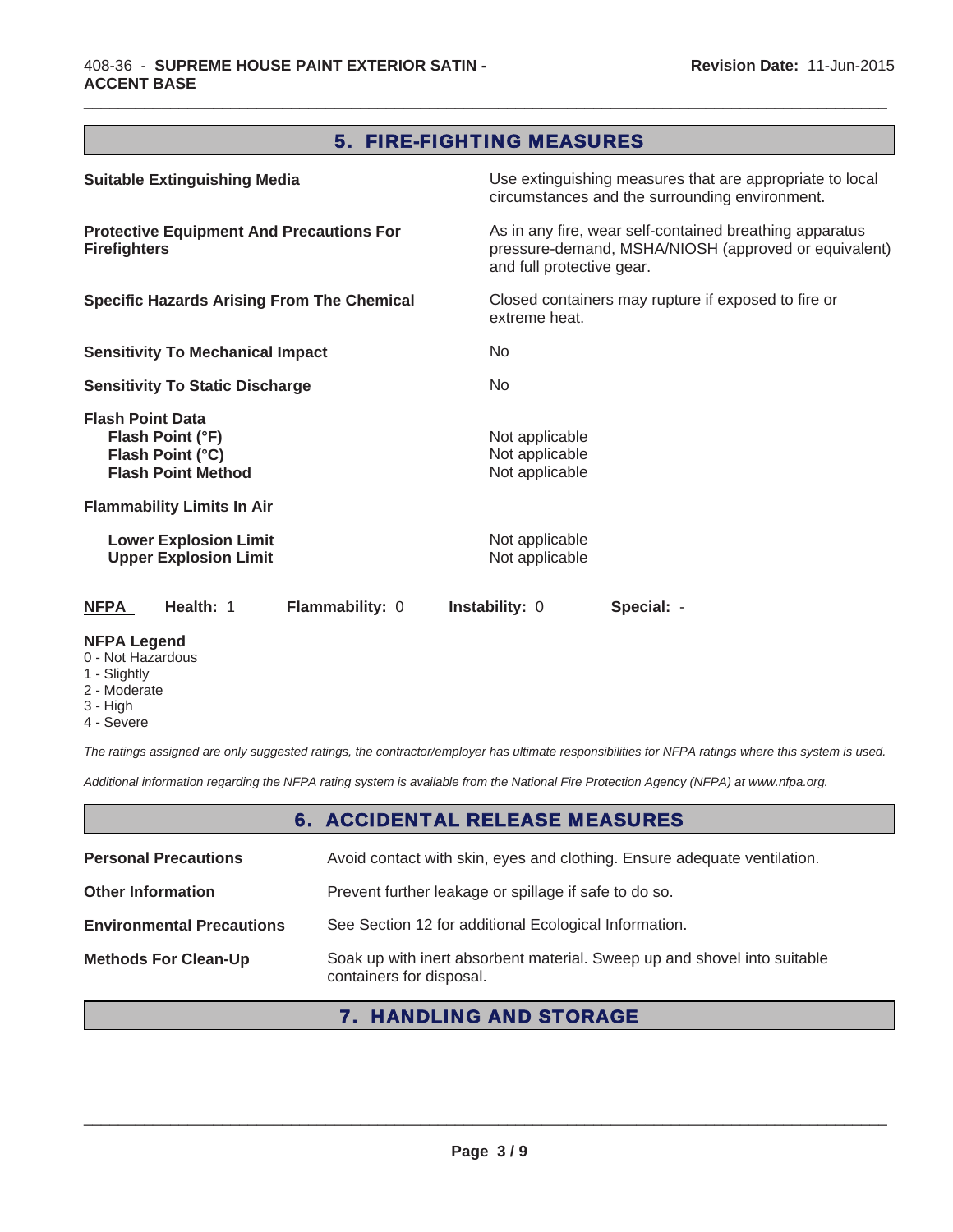| <b>Handling</b>               | Avoid contact with skin, eyes and clothing. Avoid breathing vapors, spray mists or<br>sanding dust. In case of insufficient ventilation, wear suitable respiratory<br>equipment. |  |
|-------------------------------|----------------------------------------------------------------------------------------------------------------------------------------------------------------------------------|--|
| <b>Storage</b>                | Keep container tightly closed. Keep out of the reach of children.                                                                                                                |  |
| <b>Incompatible Materials</b> | No information available                                                                                                                                                         |  |

# 8. EXPOSURE CONTROLS / PERSONAL PROTECTION

## **Exposure Limits**

| <b>Chemical Name</b>                       | <b>ACGIH</b>               | <b>OSHA</b>                                                  |
|--------------------------------------------|----------------------------|--------------------------------------------------------------|
| Nepheline syenite                          | N/E                        | 5 mg/m <sup>3</sup> - TWA (nuisance dust)                    |
| Kaolin                                     | $2 \text{ mg/m}^3$ - TWA   | 15 mg/m <sup>3</sup> - TWA total<br>$5 \text{ mg/m}^3$ - TWA |
| Urea, N-(3,4-dichlorophenyl)-N,N-dimethyl- | 10 mg/m $3$ - TWA          | N/E                                                          |
| Titanium dioxide                           | 10 mg/m <sup>3</sup> - TWA | 15 mg/m <sup>3</sup> - TWA                                   |

#### **Legend**

ACGIH - American Conference of Governmental Industrial Hygienists Exposure Limits OSHA - Occupational Safety & Health Administration Exposure Limits N/E - Not Established

**Engineering Measures** Ensure adequate ventilation, especially in confined areas.

| <b>Personal Protective Equipment</b> |                                                                                                                                     |
|--------------------------------------|-------------------------------------------------------------------------------------------------------------------------------------|
| <b>Eye/Face Protection</b>           | Safety glasses with side-shields.                                                                                                   |
| <b>Skin Protection</b>               | Protective gloves and impervious clothing.                                                                                          |
| <b>Respiratory Protection</b>        | In case of insufficient ventilation wear suitable respiratory equipment.                                                            |
| <b>Hygiene Measures</b>              | Avoid contact with skin, eyes and clothing. Remove and wash contaminated<br>clothing before re-use. Wash thoroughly after handling. |

# 9. PHYSICAL AND CHEMICAL PROPERTIES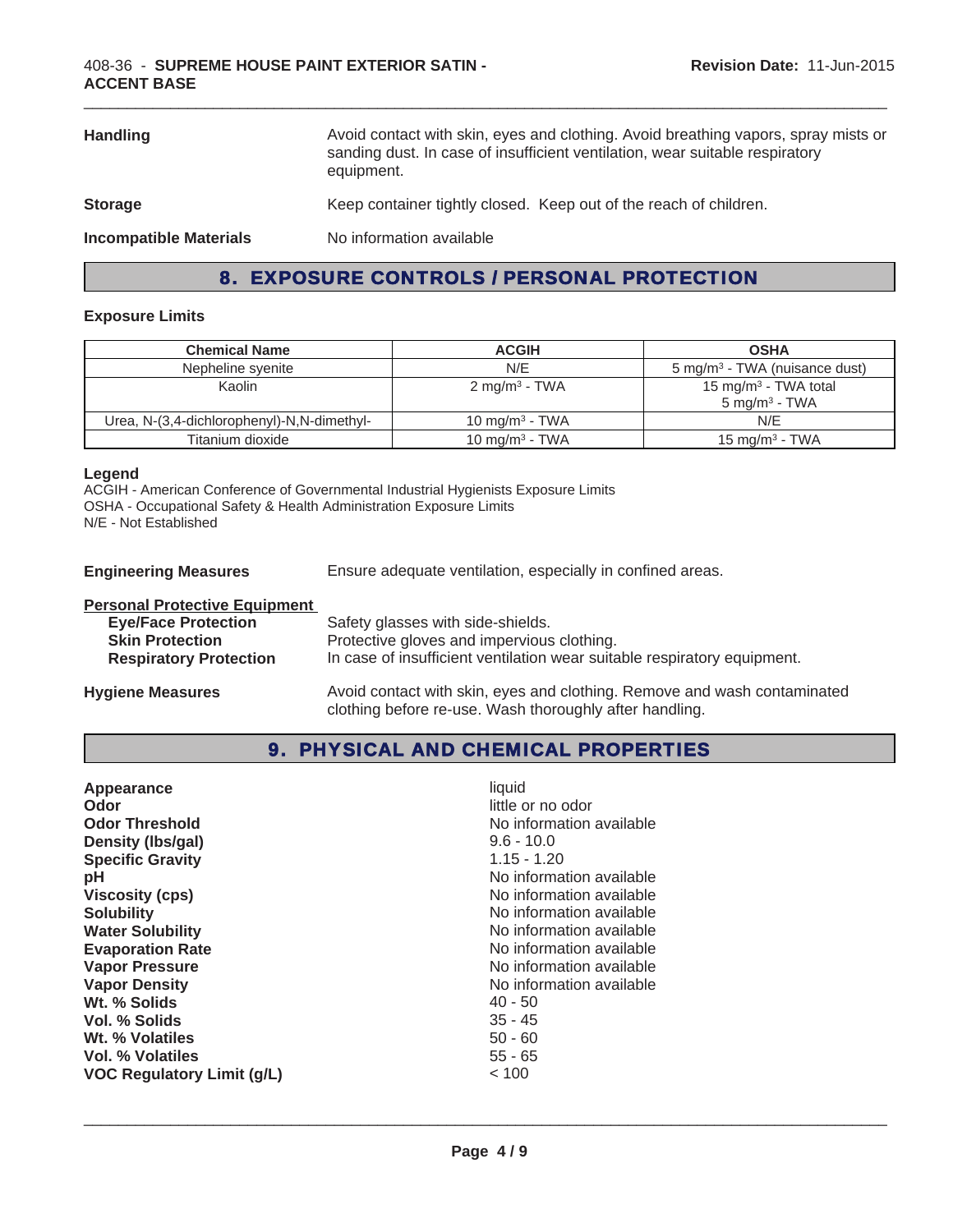408-36 - **SUPREME HOUSE PAINT EXTERIOR SATIN - ACCENT BASE**

**Boiling Point (°F)** 212<br>**Boiling Point (°C)** 212 **Boiling Point (°C)** 100<br>**Freezing Point (°F)** 32 **Freezing Point (°F) Freezing Point (°C)** 0<br>**Flash Point (°F)** Not applicable **Flash Point (°F)**<br> **Flash Point (°C)**<br> **Flash Point (°C)**<br> **Not** applicable **Flash Point (°C) Flash Point Method**<br> **Flammability (solid, gas)** Not applicable Not applicable **Flammability (solid, gas)** Not applicable Upper Explosion Limit Not applicable Upper Explosion Limit **Upper Explosion Limit Lower Explosion Limit**<br> **Autoignition Temperature (°F)**<br> **Autoignition Temperature (°F)**<br> **Autoignition Temperature (°F)**<br> **Autoignition Temperature (°F) Autoignition Temperature (°F)** Autoignition Temperature (°C) Moinformation available **Decomposition Temperature (°F)**<br> **Decomposition Temperature (°C)** No information available<br>
No information available **Decomposition Temperature (°C) Partition Coefficient (n-octanol/water)** No information available

# 10. STABILITY AND REACTIVITY

 $\_$  ,  $\_$  ,  $\_$  ,  $\_$  ,  $\_$  ,  $\_$  ,  $\_$  ,  $\_$  ,  $\_$  ,  $\_$  ,  $\_$  ,  $\_$  ,  $\_$  ,  $\_$  ,  $\_$  ,  $\_$  ,  $\_$  ,  $\_$  ,  $\_$  ,  $\_$  ,  $\_$  ,  $\_$  ,  $\_$  ,  $\_$  ,  $\_$  ,  $\_$  ,  $\_$  ,  $\_$  ,  $\_$  ,  $\_$  ,  $\_$  ,  $\_$  ,  $\_$  ,  $\_$  ,  $\_$  ,  $\_$  ,  $\_$  ,

| <b>Reactivity</b>                         | Not Applicable                           |
|-------------------------------------------|------------------------------------------|
| <b>Chemical Stability</b>                 | Stable under normal conditions.          |
| <b>Conditions To Avoid</b>                | Prevent from freezing.                   |
| <b>Incompatible Materials</b>             | No materials to be especially mentioned. |
| <b>Hazardous Decomposition Products</b>   | None under normal use.                   |
| <b>Possibility Of Hazardous Reactions</b> | None under normal conditions of use.     |

# 11. TOXICOLOGICAL INFORMATION

|  | <b>Product Information</b> |
|--|----------------------------|
|  |                            |

## **Information on likely routes of exposure**

**Principal Routes of Exposure** Eye contact, skin contact and inhalation.

**Acute Toxicity** 

**Product Information** No information available

**Information on toxicological effects**

**Symptoms** No information available

#### **Delayed and immediate effects as well as chronic effects from short and long-term exposure**

| Eye contact           | May cause slight irritation.                                                                                    |
|-----------------------|-----------------------------------------------------------------------------------------------------------------|
| <b>Skin contact</b>   | Substance may cause slight skin irritation. Prolonged or repeated contact may dry<br>skin and cause irritation. |
| <b>Inhalation</b>     | May cause irritation of respiratory tract.                                                                      |
| Ingestion             | Ingestion may cause gastrointestinal irritation, nausea, vomiting and diarrhea.                                 |
| <b>Sensitization:</b> | No information available                                                                                        |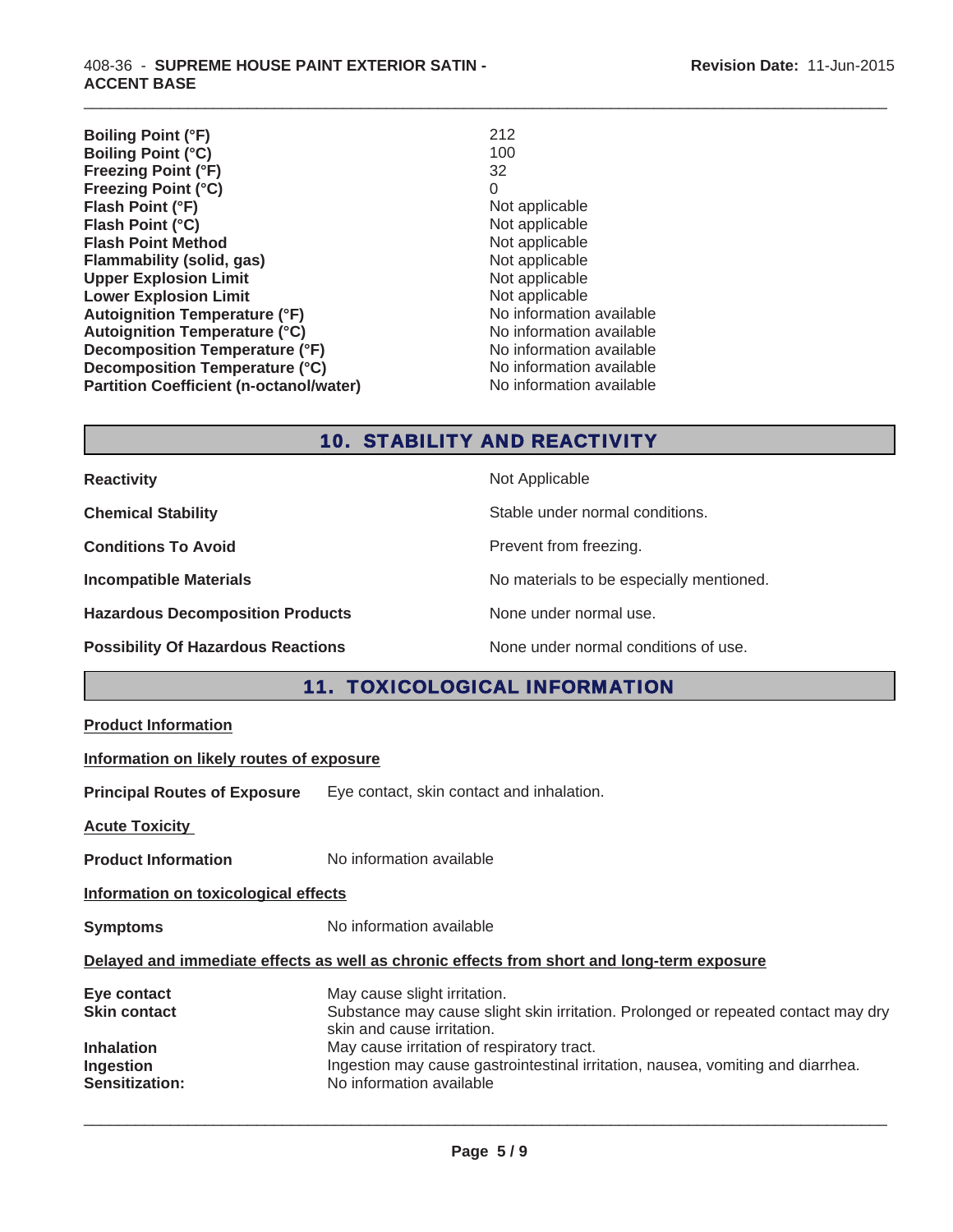| <b>Neurological Effects</b>     | No information available. |
|---------------------------------|---------------------------|
| <b>Mutagenic Effects</b>        | No information available. |
| <b>Reproductive Effects</b>     | No information available. |
| <b>Developmental Effects</b>    | No information available. |
| <b>Target Organ Effects</b>     | No information available. |
| <b>STOT - single exposure</b>   | No information available  |
| <b>STOT - repeated exposure</b> | No information available  |
| Other adverse effects           | No information available. |
| <b>Aspiration Hazard</b>        | No information available  |

## **Numerical measures of toxicity**

## **The following values are calculated based on chapter 3.1 of the GHS document**

| <b>ATEmix (oral)</b> | 151299 mg/kg |  |
|----------------------|--------------|--|
| ATEmix (dermal)      | 517681 mg/kg |  |

#### **Component**

## **Acute Toxicity**

Kaolin LD50 Oral: > 5000 mg/kg (Rat) Urea, N-(3,4-dichlorophenyl)-N,N-dimethyl-LD50 Oral: 1017 mg/kg (Rat) LD50 Dermal: > 5000 mg/kg (Rat) Titanium dioxide LD50 Oral: > 10000 mg/kg (Rat) LD50 Dermal:  $> 10000$  mg/m<sup>3</sup> (Rabbit) LC50 Inhalation (Dust):  $> 6.82$  mg/L (Rat, 4 hr.)

## **Carcinogenicity**

*The information below indicates whether each agency has listed any ingredient as a carcinogen:.*

| <b>Chemical Name</b> | <b>IARC</b>          | <b>NTP</b> | <b>OSHA Carcinogen</b> |
|----------------------|----------------------|------------|------------------------|
|                      | 2B<br>Possible Human |            | Listed                 |
| Titanium dioxide     | Carcinogen           |            |                        |

 $\_$  ,  $\_$  ,  $\_$  ,  $\_$  ,  $\_$  ,  $\_$  ,  $\_$  ,  $\_$  ,  $\_$  ,  $\_$  ,  $\_$  ,  $\_$  ,  $\_$  ,  $\_$  ,  $\_$  ,  $\_$  ,  $\_$  ,  $\_$  ,  $\_$  ,  $\_$  ,  $\_$  ,  $\_$  ,  $\_$  ,  $\_$  ,  $\_$  ,  $\_$  ,  $\_$  ,  $\_$  ,  $\_$  ,  $\_$  ,  $\_$  ,  $\_$  ,  $\_$  ,  $\_$  ,  $\_$  ,  $\_$  ,  $\_$  ,

. Although IARC has classified titanium dioxide as possibly carcinogenic to humans (2B), their summary concludes: "No significant exposure to titanium dioxide is thought to occur during the use of products in which titanium dioxide is bound to other materials, such as paint."

#### **Legend**

IARC - International Agency for Research on Cancer NTP - National Toxicity Program OSHA - Occupational Safety & Health Administration

# 12. ECOLOGICAL INFORMATION

## **Ecotoxicity Effects**

The environmental impact of this product has not been fully investigated.

## **Product Information**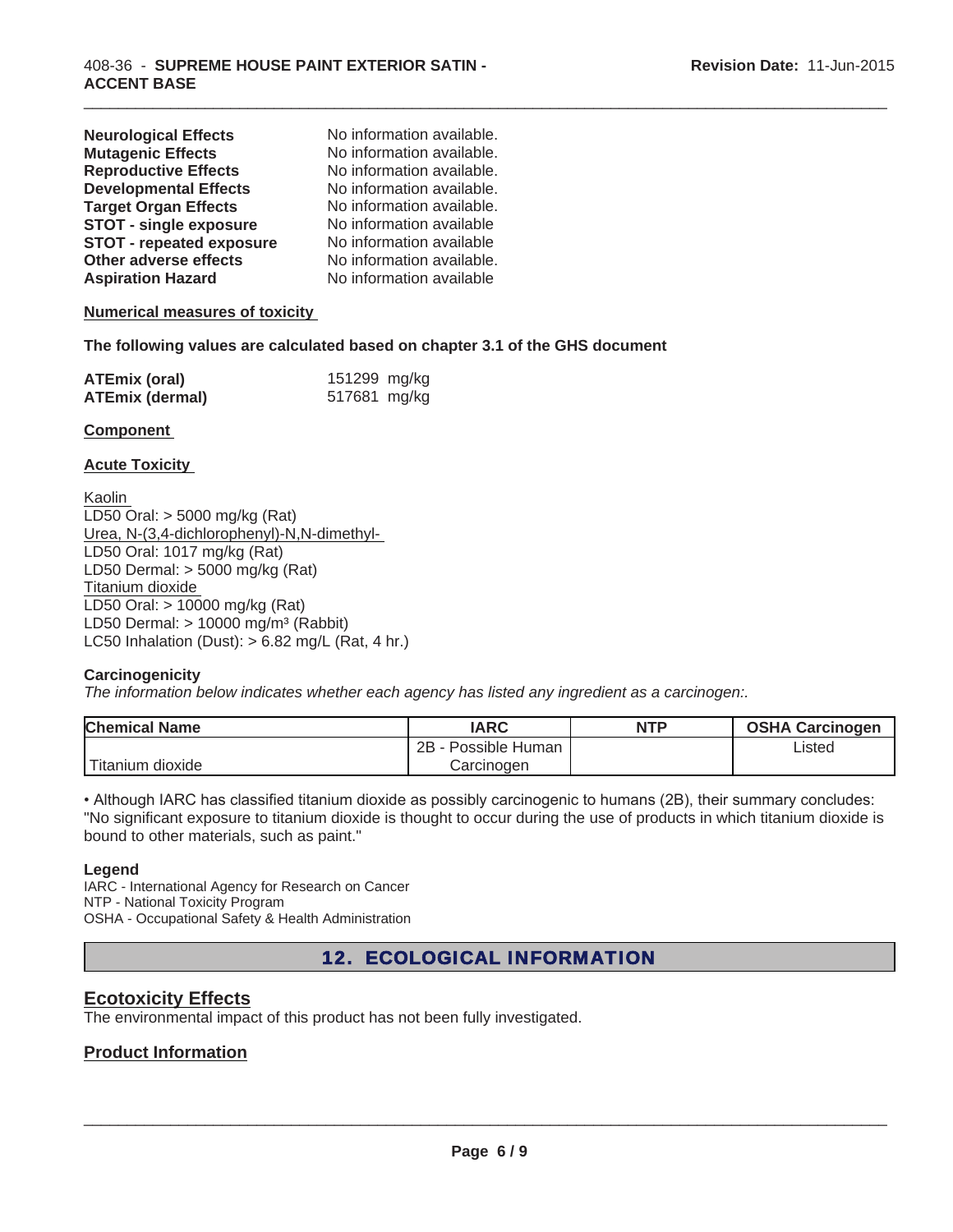#### **Acute Toxicity to Fish**

No information available

#### **Acute Toxicity to Aquatic Invertebrates**

No information available

## **Acute Toxicity to Aquatic Plants**

No information available

#### **Persistence / Degradability**

No information available.

#### **Bioaccumulation / Accumulation**

No information available.

#### **Mobility in Environmental Media**

No information available.

#### **Ozone**

No information available

## **Component**

## **Acute Toxicity to Fish**

## Urea, N-(3,4-dichlorophenyl)-N,N-dimethyl-LC50: 3.5 mg/L (Rainbow Trout - 96 hr.)

Titanium dioxide LC50: > 1000 mg/L (Fathead Minnow - 96 hr.)

## **Acute Toxicity to Aquatic Invertebrates**

No information available

#### **Acute Toxicity to Aquatic Plants**

No information available

| <b>13. DISPOSAL CONSIDERATIONS</b>                                                                                                                                                                                                                                    |                                   |  |
|-----------------------------------------------------------------------------------------------------------------------------------------------------------------------------------------------------------------------------------------------------------------------|-----------------------------------|--|
| Dispose of in accordance with federal, state, provincial, and local regulations.<br><b>Waste Disposal Method</b><br>Local requirements may vary, consult your sanitation department or<br>state-designated environmental protection agency for more disposal options. |                                   |  |
|                                                                                                                                                                                                                                                                       | <b>14. TRANSPORT INFORMATION</b>  |  |
| <b>DOT</b>                                                                                                                                                                                                                                                            | Not regulated                     |  |
| <b>ICAO/IATA</b>                                                                                                                                                                                                                                                      | Not regulated                     |  |
| <b>IMDG/IMO</b>                                                                                                                                                                                                                                                       | Not regulated                     |  |
|                                                                                                                                                                                                                                                                       | <b>15. REGULATORY INFORMATION</b> |  |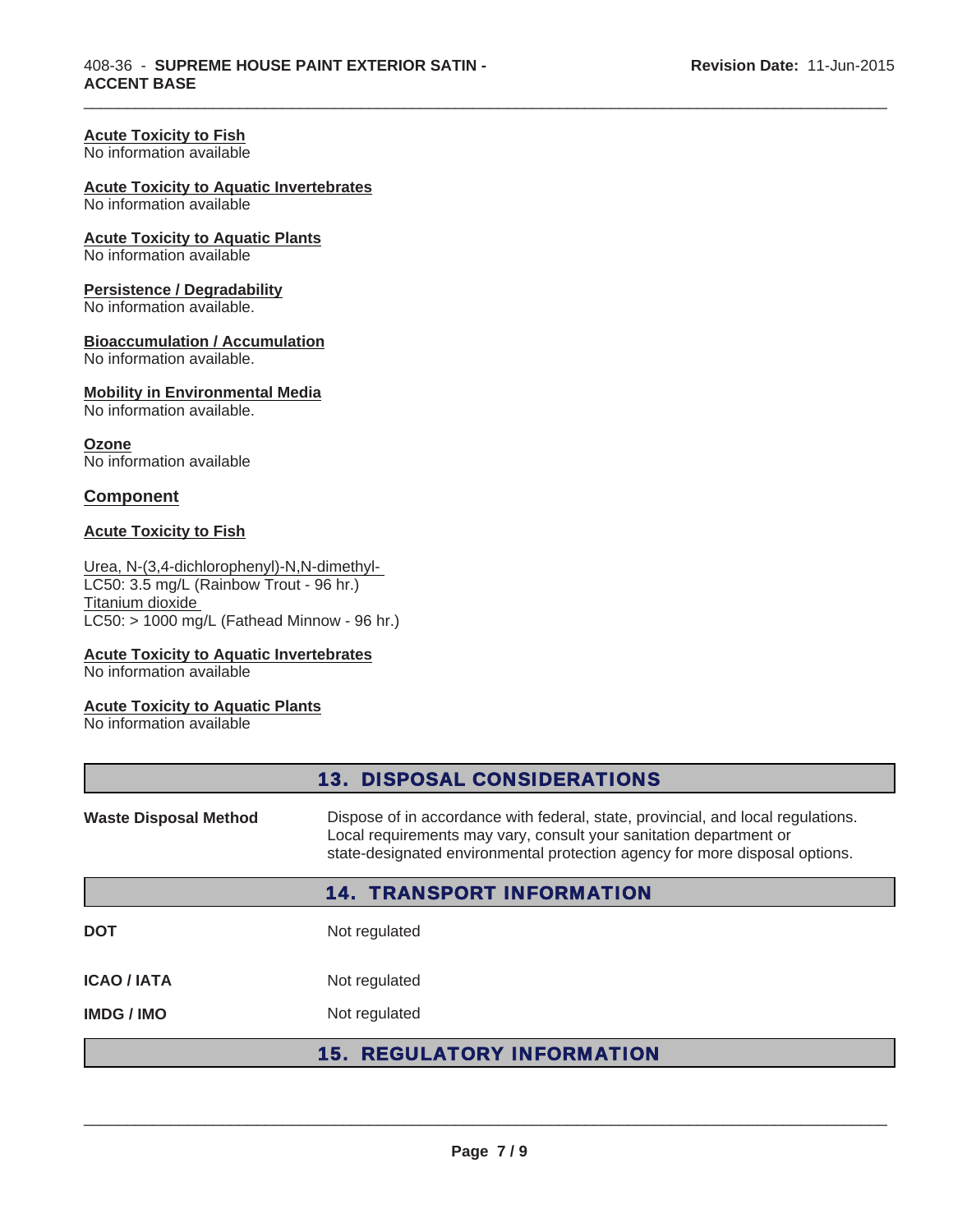## **International Inventories**

| <b>TSCA: United States</b> | Yes - All components are listed or exempt. |
|----------------------------|--------------------------------------------|
| <b>DSL: Canada</b>         | Yes - All components are listed or exempt. |

## **Federal Regulations**

#### **SARA 311/312 hazardous categorization**

| Acute Health Hazard               | N∩  |
|-----------------------------------|-----|
| Chronic Health Hazard             | Yes |
| Fire Hazard                       | N٥  |
| Sudden Release of Pressure Hazard | N∩  |
| Reactive Hazard                   | N∩  |

#### **SARA 313**

Section 313 of Title III of the Superfund Amendments and Reauthorization Act of 1986 (SARA). This product contains a chemical or chemicals which are subject to the reporting requirements of the Act and Title 40 of the Code of Federal Regulations, Part 372:

 $\_$  ,  $\_$  ,  $\_$  ,  $\_$  ,  $\_$  ,  $\_$  ,  $\_$  ,  $\_$  ,  $\_$  ,  $\_$  ,  $\_$  ,  $\_$  ,  $\_$  ,  $\_$  ,  $\_$  ,  $\_$  ,  $\_$  ,  $\_$  ,  $\_$  ,  $\_$  ,  $\_$  ,  $\_$  ,  $\_$  ,  $\_$  ,  $\_$  ,  $\_$  ,  $\_$  ,  $\_$  ,  $\_$  ,  $\_$  ,  $\_$  ,  $\_$  ,  $\_$  ,  $\_$  ,  $\_$  ,  $\_$  ,  $\_$  ,

*None*

#### **Clean Air Act, Section 112 Hazardous Air Pollutants (HAPs) (see 40 CFR 61)**

This product contains the following HAPs:

*None*

## **State Regulations**

#### **California Proposition 65**

*This product may contain small amounts of materials known to the state of California to cause cancer or reproductive harm.*

#### **State Right-to-Know**

| <b>Chemical Name</b>                 | <b>Massachusetts</b> | <b>New Jersey</b> | Pennsylvania |
|--------------------------------------|----------------------|-------------------|--------------|
| Kaolin                               |                      |                   |              |
| Urea.                                |                      |                   |              |
| N-(3,4-dichlorophenyl)-N,N-dimethyl- |                      |                   |              |
| Titanium dioxide                     |                      |                   |              |

#### **Legend**

X - Listed

# 16. OTHER INFORMATION

**HMIS Health:** 1\* **Flammability:** 0 **Reactivity:** 0 **PPE:** -